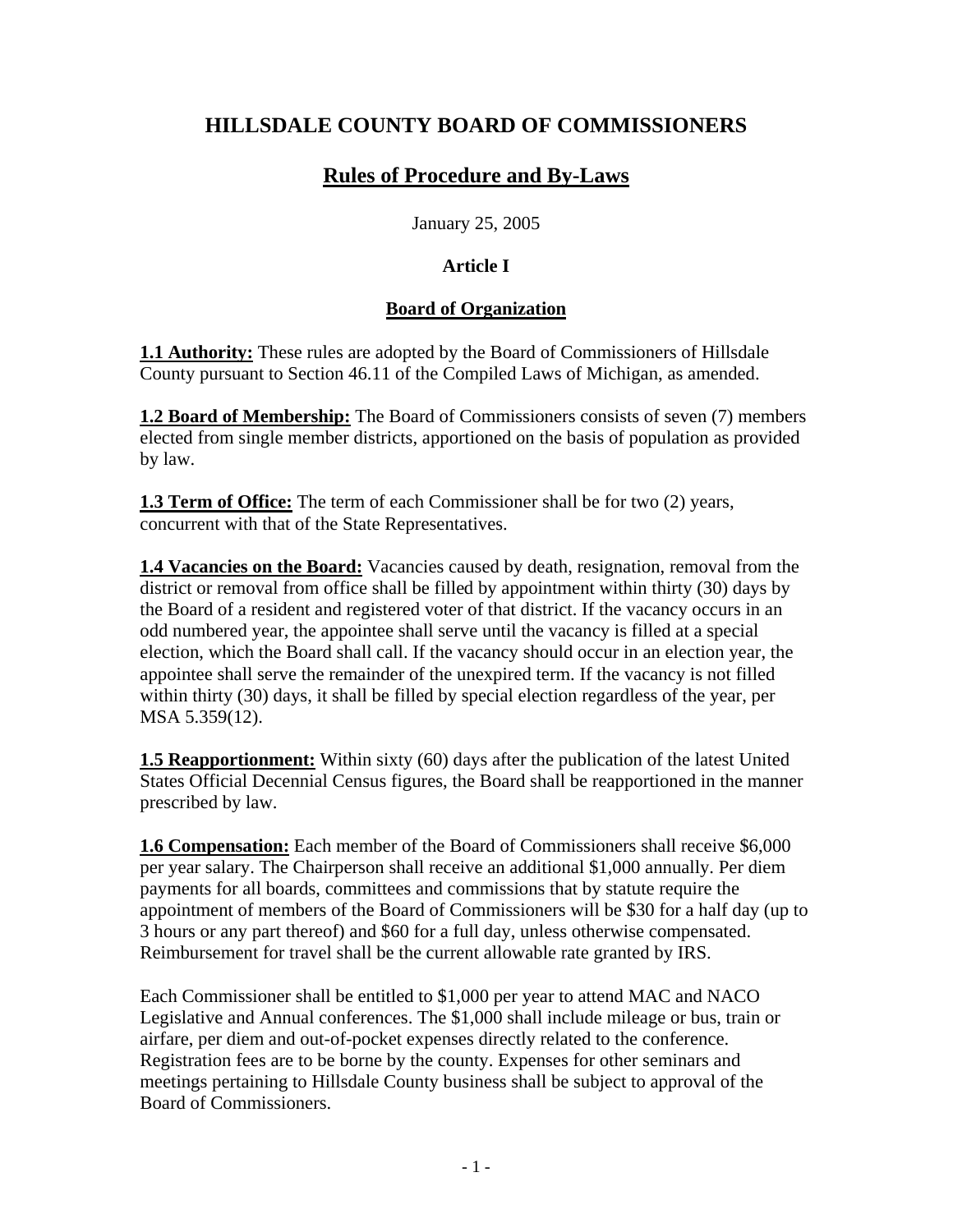**1.7 Officers, Agents and Employees:** The Board shall elect at its first meeting of each year a Chairperson and Vice-Chairperson, and may appoint at such other times other representatives, agents and employees as necessary and desirable.

**1.8 Powers and Duties:** The Board shall have such powers and duties as shall from time to time be provided by law. The authority of the Board of Commissioners is a collective one, and according to state law, no individual member can assume any action, decision or endeavor on behalf of or in lieu of Board action.

Property owned by Hillsdale County will be disposed of in the following manner:

a. Items valued over \$1,000 will be advertised and sealed bids requested.

b. Items valued under \$1,000 will be posted for sale on the public bulletin board in the Courthouse.

c. The Board reserves the right to accept or reject any or all bids.

The Board shall comply with state law and require bids for purchase/projects costing over \$20,000.

**1.9 Indemnification:** The County shall indemnify and save harmless all board members against expenses actually and necessarily incurred by them as well as any judgment rendered against them in connection with the defense of any action, suit or proceeding in which they are made parties by reason of being or having been a board member, except in relation to matters as to which any such member shall be adjudged liable for actions taken outside the scope of his or her authority and to such matters as shall be settled by agreement predicated on the existence of such liability. The foregoing right to indemnification shall be exclusive of other rights to which a member may be entitled.

# **Article II**

### **Officers and Employees**

**2.1a Chairperson:** The Chairperson shall be elected by and from the membership of the board. The statutory duties and powers of the Chairperson shall include the following:

1. Preside at all Board Meetings.

2. Administer oaths and issue subpoenas for witnesses and to compel their attendance as provided by law.

3. Sign all contracts, bonds, and other documents requiring the signature of the Chairperson.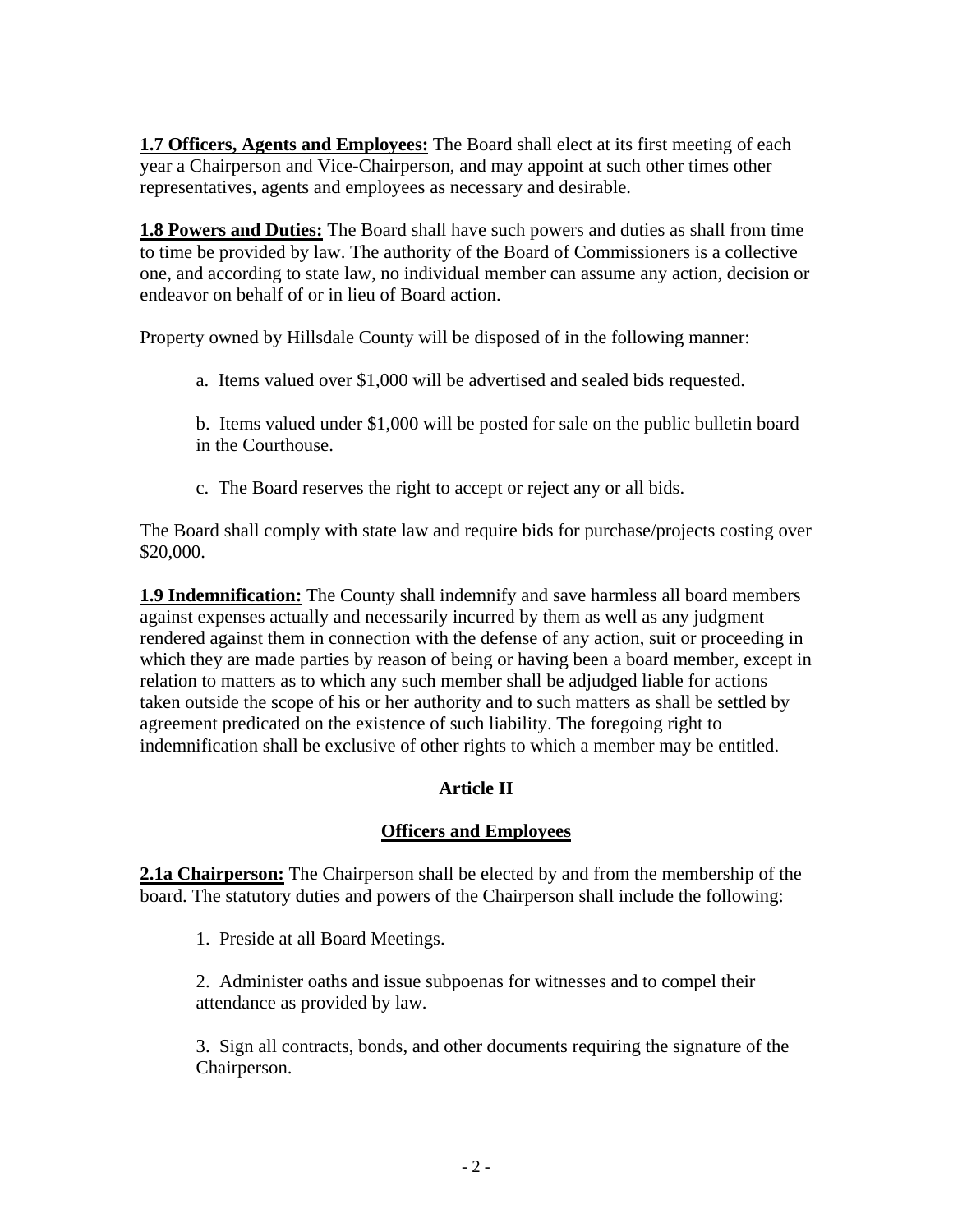a. The Chairperson in conjunction with the Committee Chairperson shall be the signatories of all adopted Board recommendations and/or resolutions.

4. Certify the tax rolls.

5. Decide and sign denials of requests for public records under the Freedom of Information Act.

6. Serve on intra-county and inter-county Drain Boards.

7. Serve as Chief Executive of Emergency Services during a declared state of emergency.

**2.1b Chairperson:** Other duties and powers shall include the following:

1. With the advice and consent of the Board and in consultation with the Vice-Chairperson, appoint members to all standing and special committees of the Board, and appoint the Chairperson of each committee as listed under Article VI.

2. With the advice and consent of the Board, appoint representatives to attend state and district conferences or to serve on state and district committees and other commissions and committees requiring the appointment of Commissioners.

3. Preside over the Committee of the Whole except otherwise designated.

4. Decide all questions on procedure under the Board rules of procedure and general parliamentary practices, subject to appeal by the Board.

5. Vote on all questions taken by ayes and nays except on appeal from his/her own decision.

6. May refer any communication to a standing committee.

7. Shall be the ceremonial representative of the county.

- 8. Shall perform other such duties as specified by law, the Board or by custom.
- 9. Shall be a member of all negotiating teams.

**2.2 Vice-Chairperson:** The Vice-Chairperson shall be elected by and from the members of the Board. The duties and powers of the Vice-Chairperson shall include the following:

1. Preside at meetings in the absence of the Chairperson, or when the Chairperson desires to address the Board.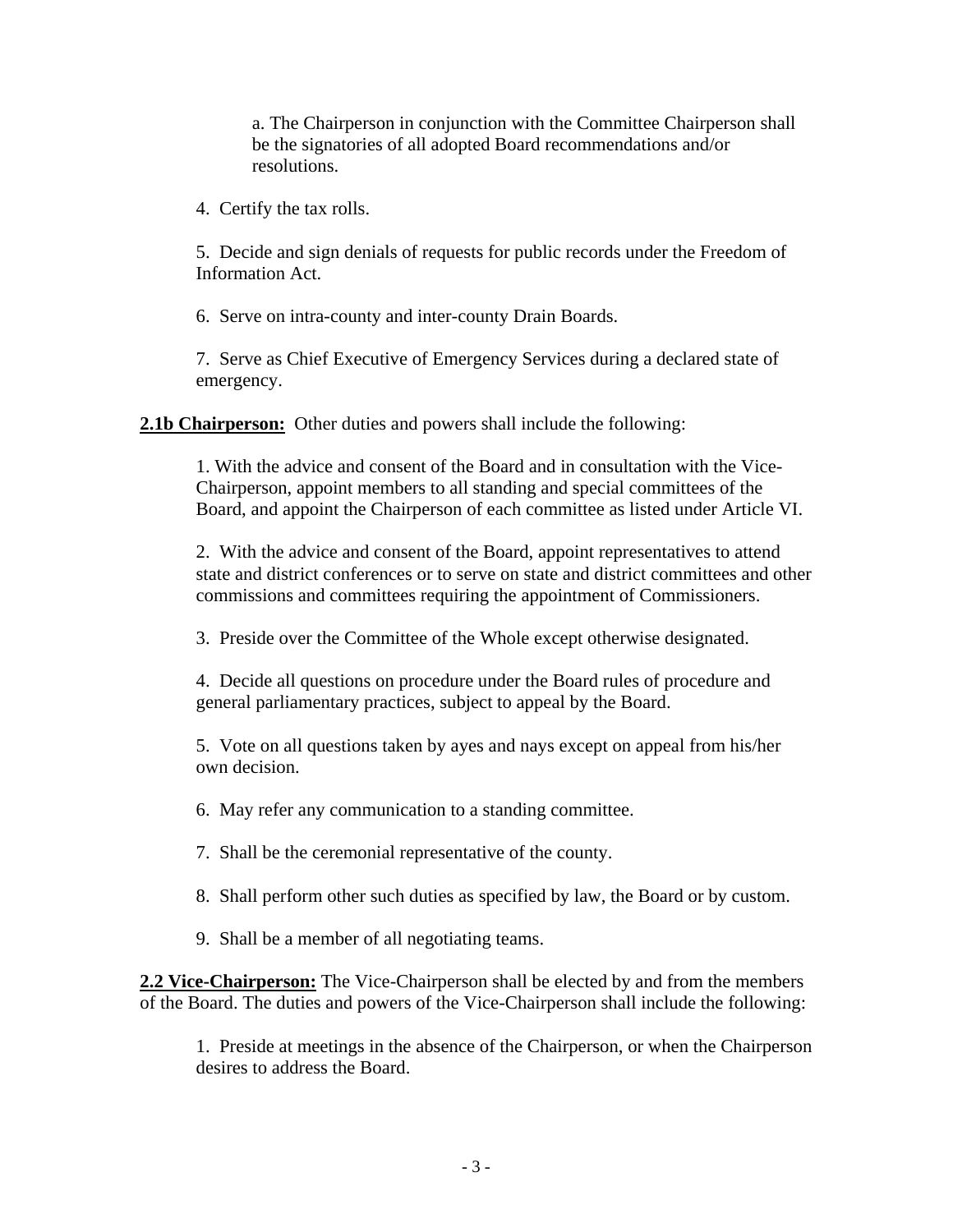2. Perform other duties as may be from time to time assigned by the Chairperson or by the Board.

3. In the absence of the Chairperson, assume the duties and responsibilities of the Chairperson.

4. Serve on inter-county Drain Board when a county Commissioner is disqualified.

**2.3 Clerk:** The County Clerk, or in his/her absence his/her deputy, shall perform such duties as required by law or as assigned from time to time by the Board, including but not limited to the following:

1. Record all Board proceedings in a book provided for that purpose.

2. Make regular entries of all Board resolutions and decisions upon all questions, including maintaining a chronological file of all formal resolutions and ordinances adopted by the Board. All such resolutions shall be numbered beginning each year.

3. Record the vote of each commissioner on any question submitted to the Board, if required by any member present.

4. To preserve and file all accounts acted upon by the Board, and on no occasion to allow such accounts to be taken from his/her office.

5. To certify copies of any and all resolutions or decisions on any of the proceedings of the Board, when requested by the Board or any member thereof.

6. File all communications addressed to and received by the Board of Commissioners.

7. Transmit to the Governor for approval matters adopted by the Board, which by law require the Governor's approval or concurrence.

8. Receive and transmit to the Board recommendations of persons for appointment to the Board of Canvassers.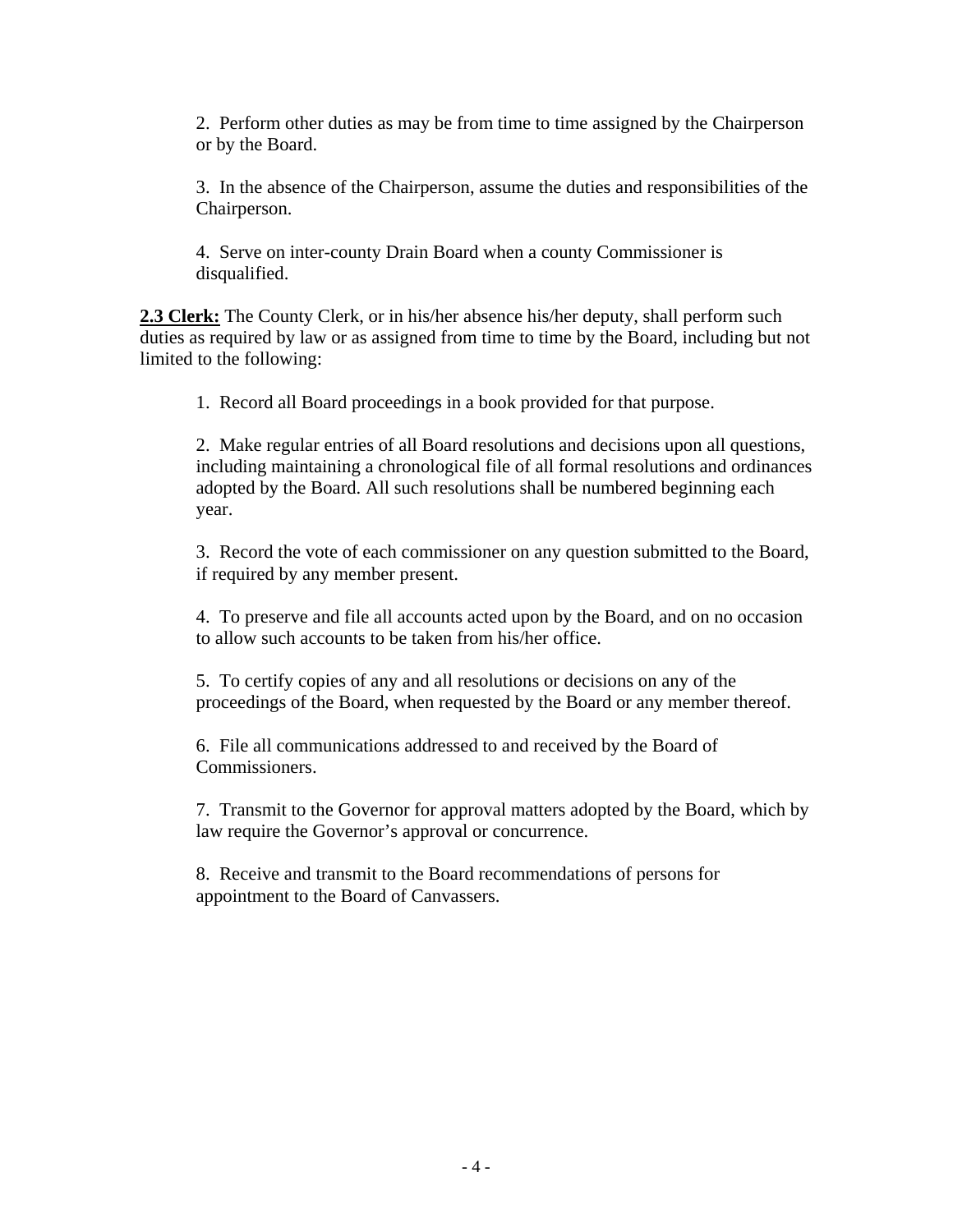## **Article III**

#### **Appointments to Boards and Commissions**

**3.1** At least sixty (60) days prior to the expiration of any appointee's term on any board, commission or agency, a list shall be furnished to the Board setting forth the name of the person(s) whose term(s) are expiring and the expiration date of such term.

The Chairperson shall appoint the following subject to Board approval:

Board of Public Works Hillsdale County Building Authority Hillsdale County Building Inspection Board of Appeals Community Action Agency Branch-Hillsdale-St. Joseph District Health Board Emergency Telephone Service Board Family Independence Agency Board (includes Medical Care Facility Board) Lifeways Local Emergency Planning Committee (LEPC) Mid-South Substance Abuse Commission Hillsdale County Planning Commission Region II Area Agency on Aging Region II Planning Commission Remonumentation Board Hillsdale County Solid Waste Planning Committee South Central Michigan Works Veterans Affairs Board

In the event the incumbent chooses not to continue or does not receive positive support from the Board, then these positions shall be advertised in the newspaper/radio four weeks in advance of appointment. Applications will be kept on file.

**3.2** The Finance/Management committee in accordance with Board policy (see attached Appendix A) is responsible for bringing resolutions regarding appointments to the Board for consideration. A majority vote is required.

#### **Article IV**

#### **Meetings**

**4.1 Organizational Meeting:** The Board of Commissioners shall convene for its first meeting at 9:00 a.m. on the first business day of each year. This meeting shall be known as The Organizational Meeting and the Board shall transact such business of said meeting, or at the adjournment date of such meeting, as shall be provided by these rules or by law, including the election of a Chairperson and a Vice-Chairperson and scheduling regular Board Meetings throughout the session. The County Clerk shall preside over the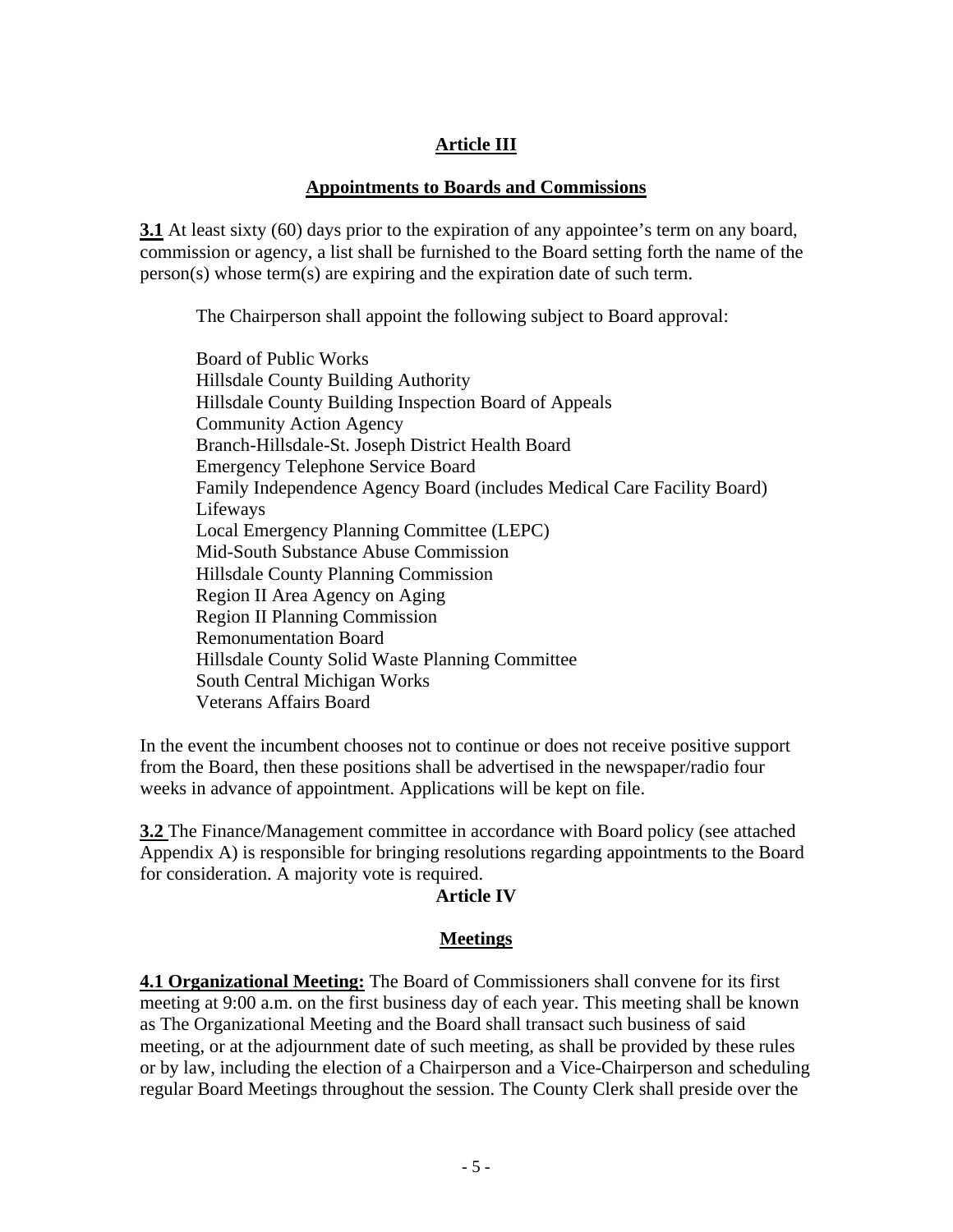Organizational Meeting until a Chairperson of the County Board has been duly elected by a majority vote of the members elect.

**4.2 Regular Meetings:** The Board shall meet in regular session on scheduled days and times as determined at the organizational meeting or as amended, except when otherwise set by adjournment or by law.

**4.3 Special Meetings:** The Board of Commissioners shall meet in special session upon the written petition to the County Clerk signed by one-third or more of the members. The petition for a special meeting shall specify the time, date, place and purpose of the meeting.

As an alternate means of calling meetings other than those regularly scheduled meetings, the Chairperson of the Board of Commissioners, with posted notice at least 18 hours before, may convene a meeting of the board upon his/her discretion.

# **Article V**

### **Meeting Procedures**

**5.1 General Conduct at Meetings:** Meetings of the Board of Commissioners are to be presided over by the Chairperson, or in his/her absence the Vice-Chairperson, in accordance with Robert's Rule of Order, except as modified by State statute or the Rules of Procedure and By-Laws of the Board of Commissioners.

**5.2 Quorum:** A majority of the members elect shall constitute a quorum. No business shall be considered without the presence of a quorum, except to adjourn or recess.

**5.3 Order of Business:** The business of all regular meetings of the Board of Commissioners shall be considered and transacted in the following order unless exceptions are made by a majority of the Board.

- 1. Call to Order
- 2. Prayer and Pledge of Allegiance
- 3. Review and Correction/Approval of Minutes
- 4. Agenda Approval
- 5. Public Comment
- 6. Correspondence
- 7. Standing Orders
- 8. Committee Reports
- 9. Public Comment
- 10. Additional Business
- 11. Adjournment at Call of the Chair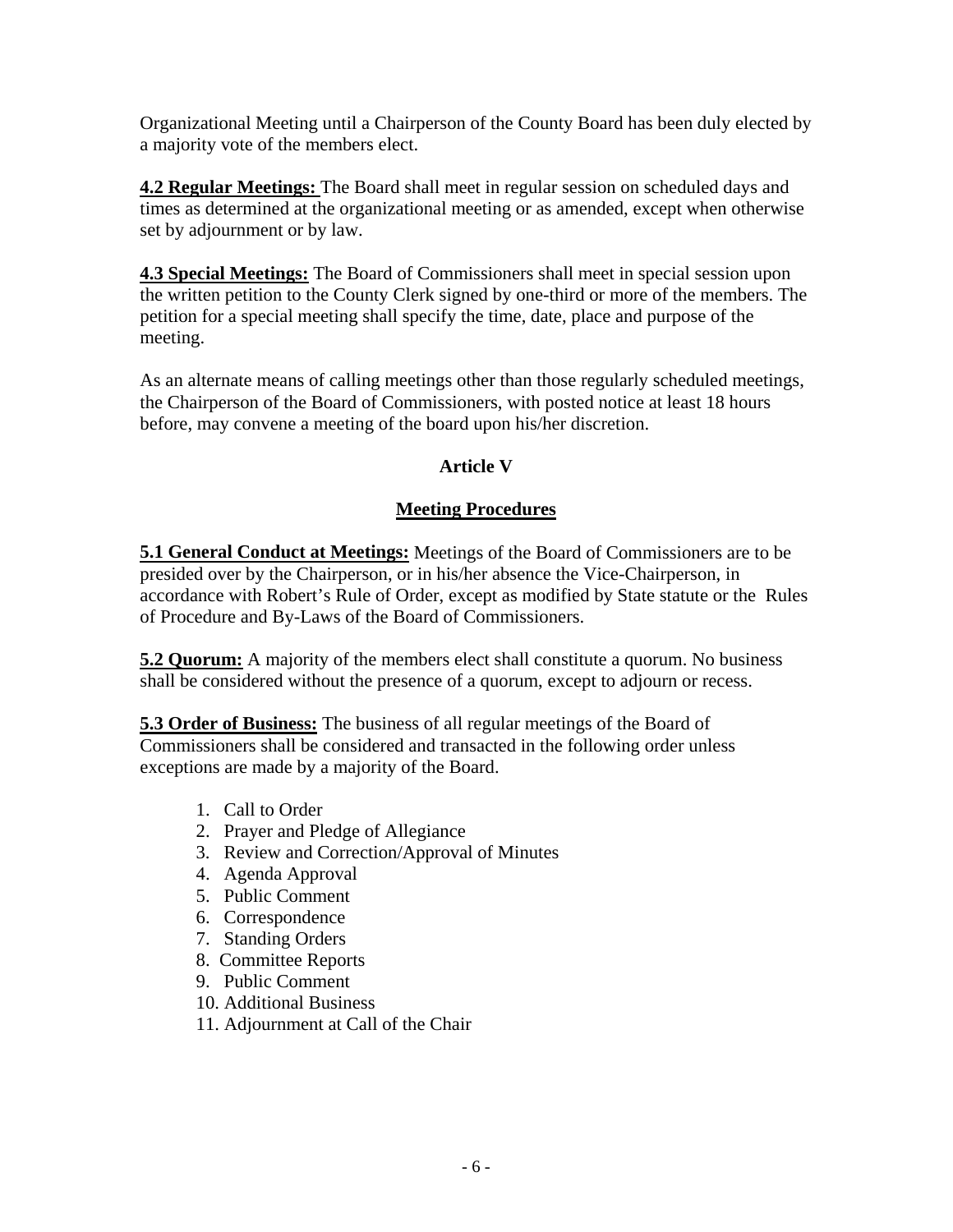**5.4 Agenda:** The Chairperson shall have the agenda prepared for all regular Board meetings. The agenda and related information shall be available to all Commissioners at least two (2) days prior to a regularly scheduled Board meeting.

### **5.5a Two-Thirds (2/3) Vote of members elected and serving required for board action (5 out of 7 members elect):**

1. To alter township boundaries.

2. To call a closed session in order to consider the purchase or lease of real property, up to the time an option to purchase or lease for that real property is obtained; to consult with legal counsel regarding trial or settlement strategy in connection with specific pending litigation, but only when an open meeting could have detrimental financial effect on the litigation or settlement position of the public body. To review an employment application when requested by the candidate, and to consider material exempt from discussion or disclosure by state or federal statute.

3. Move the County Seat.

4. To select building sites, erect county buildings, to abolish or revise distinction between county and township property.

- 5. Authorize the making out of a new tax roll.
- 6. Authorize township borrowing to build or repair roads and bridges.

7. Care and management of county property and business where no other provision shall be made.

8. Establish a Department of Public Works.

### **5.5b Majority Vote of members elected and serving required for board action (4 out of 7 members elect):**

- 1. Final passage or adoption of a measure or resolution.
- 2. Allowance of a claim against the county.

# **5.5c Majority Vote of members present required for board action:**

1. All other questions which may arise at a meeting.

**5.6** The Chairperson shall entertain a call for roll call vote made by any member present on any question submitted to the Board.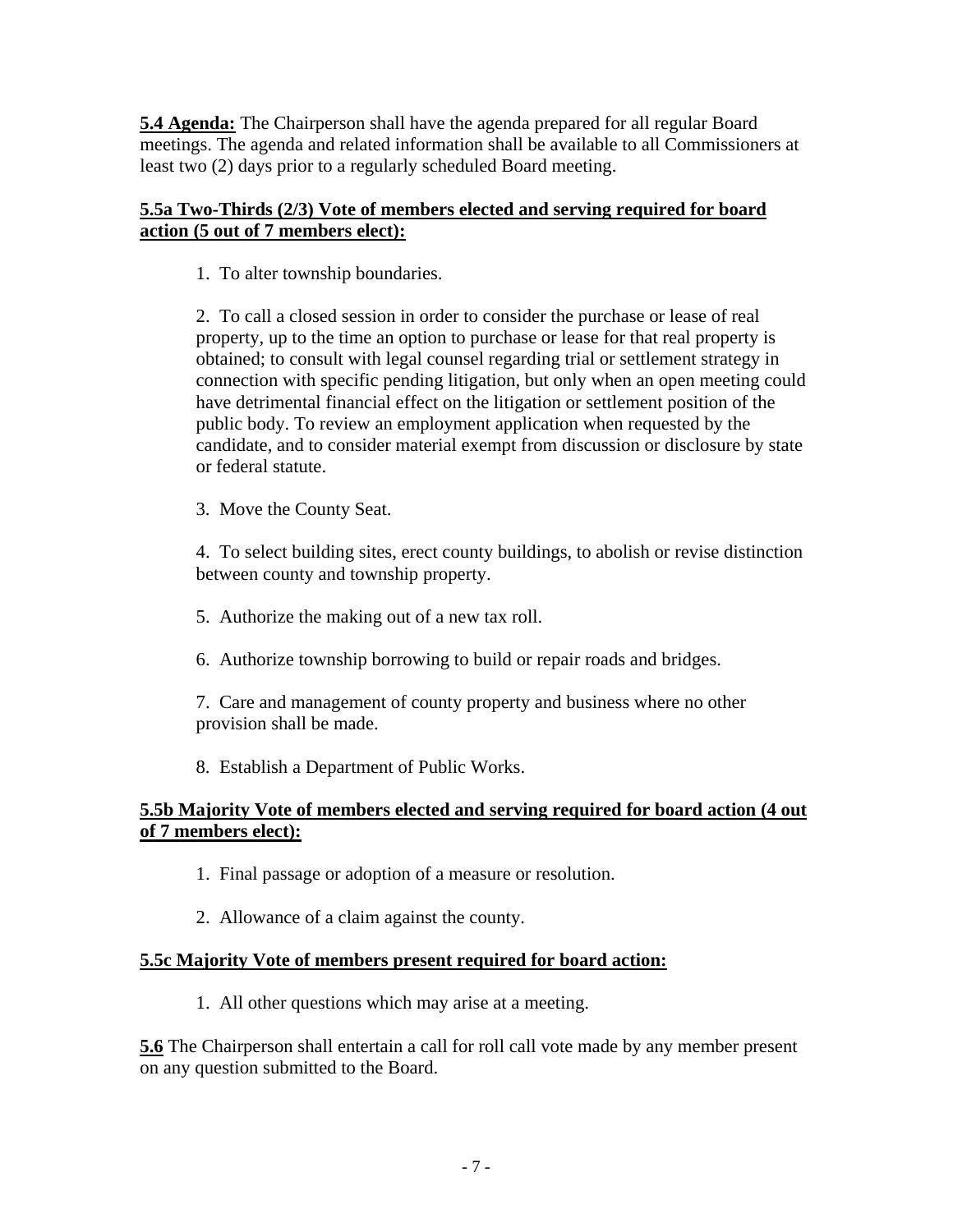**5.7** When two (2) or more members seek recognition, the Chairperson shall designate the member who is first called to speak.

**5.8** When a member is speaking on any question before the Board, he or she shall not be interrupted except to be called to order by the Chairperson.

**5.9** When a member is called to order, he or she shall immediately cease speaking. The Board, if appealed to, shall decide the propriety of the chairperson's call to order. If there is no appeal, the ruling of the chairperson shall be final.

**5.10** After a motion is stated by the Chairperson, it shall be deemed to be in possession of the Board, but it may be withdrawn at any time before amendment or decision is made, with consent of the supporting member.

**5.11** When any question is under debate, no motion shall be received but the following undebatable motions and they shall have precedence in the following order:

- 1. To adjourn
- 2. To rise to a point of order
- 3. To table
- 4. To call for the previous question
- 5. To limit or extend limits of debate
- 6. To commit or refer or re-commit to a committee
- 7. To amend

**5.12** All motions to reconsider any vote shall be made on the same day or the meeting following on which the vote proposed to be reconsidered was taken. All motions to reconsider must be made by a member who was absent when the vote was taken or by a member who voted on the prevailing side. However, a motion to reconsider shall be in order for any motion taken by a voice vote. A motion to reconsider having been lost shall not be renewed the same day. A motion to reconsider before being declared carried must receive a majority vote of all commissioners elect.

**5.13** Members of the public shall be encouraged to attend all open meetings and address the Commission at the meetings. To protect the rights of all people attending such meetings and to maintain reasonable order, the following rules are established, in accordance with PA 267 (1976) as amended: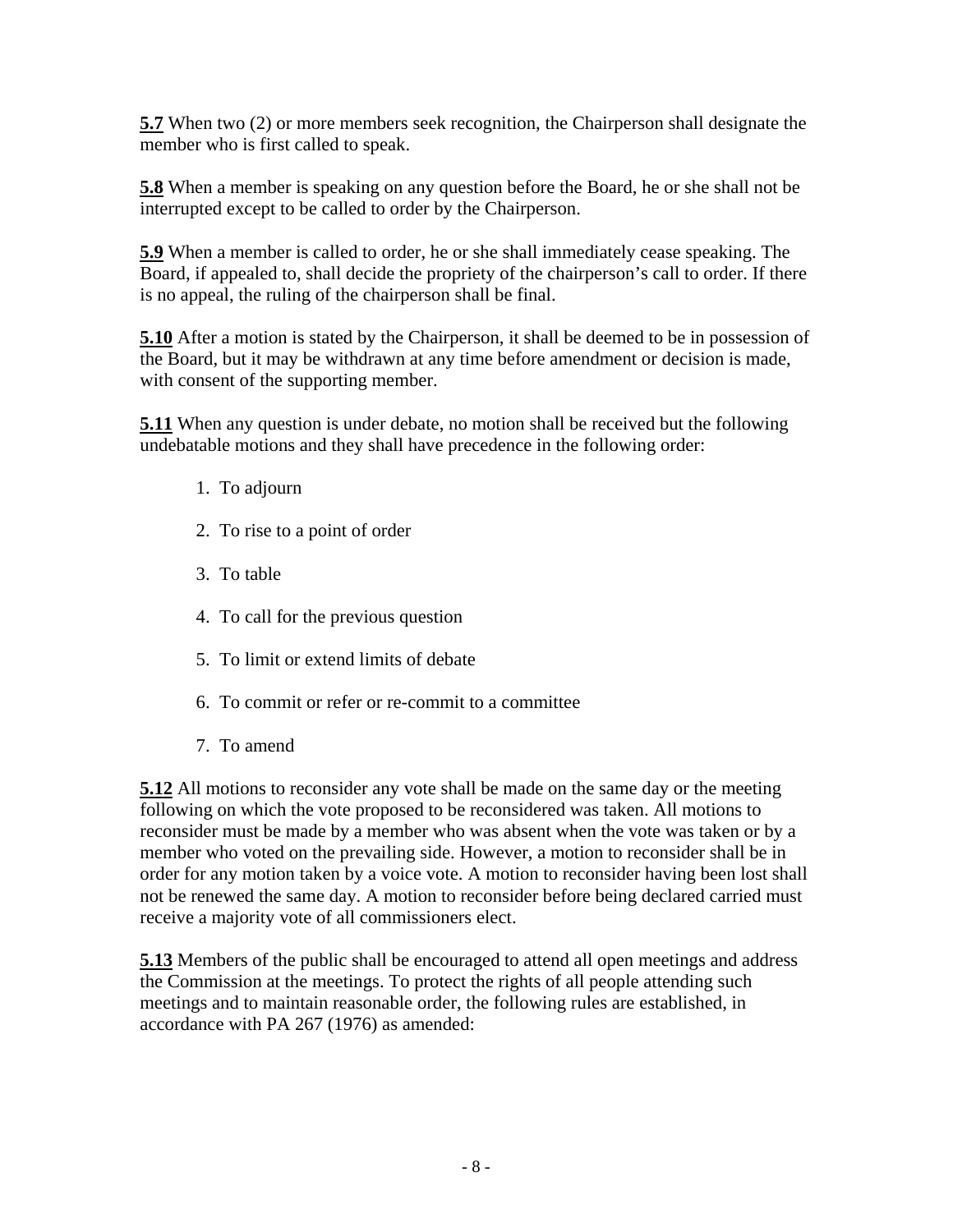1. All public meetings shall be posted in the County Courthouse, on an announcement board designated for this purpose in accordance with The Open Meetings Act of 1976, as amended.

2. No person shall be excluded from a public meeting except for a breach of peace committed at that meeting. However, members of the public who intend to attend an open meeting in groups of twenty (20) persons or more shall notify the County Clerk of their intention in order that the Board may make all efforts to secure adequate accommodations.

3. A member of the public may address the Board after receiving recognition from the Chairperson and giving his or her name. Public comment shall be limited to a period set aside at each meeting for such purpose and each speaker shall have the floor for no longer than five (5) minutes unless the Board grants an extension.

4. In the event that a person desires to address the Board in an extensive manner, that person shall be placed on the agenda for a reasonable period of time by contacting the administrative office no less than seven (7) days prior to the scheduled meeting.

### **Article VI**

### **Committees**

**6.1** The Board may create such standing and special committees as deemed necessary to accomplish the work of the Board.

All Standing Committees shall meet as Committees of the Whole. The Chairperson of a committee shall be recommended by the Chairperson of the Board subject to Board approval as follows:

### **Board of Commissioners – Standing Committees**

### **FINANCE/MANAGEMENT**

Budget, Civil Claims, Personnel, negotiations, County Clerk, County Treasurer, Fiscal Officer and Insurance.

#### **PUBLIC SAFETY/JUDICIARY**

Circuit Court/Friend of the Court, Probate Court, District Court, Prosecuting Attorney, Sheriff, Animal Control/Humane Society, E-911, Ambulance, Emergency Services, County Medical Examiner and Hillsdale County Fire Chiefs Meeting.

### **HUMAN SERVICES**

Medical Care Facility, Family Independence Agency, Human Services Network, Volunteers in Action, South Central Michigan Works Consortium, Mid-South Substance Abuse Commission and District Health.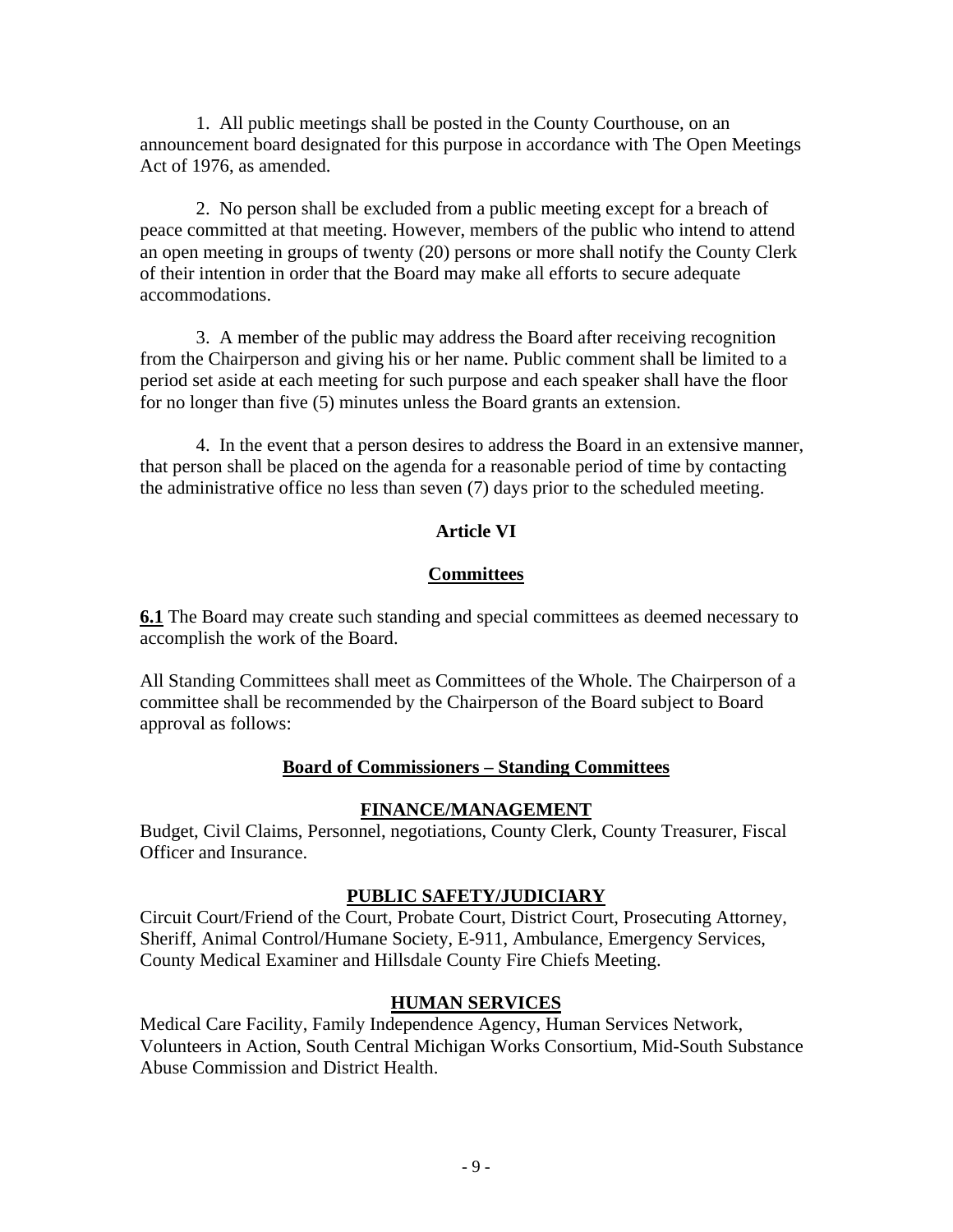## **SENIOR AND COMMUNITY SERVICES**

MSU Extension, Gypsy Moth, Veterans Trust/Veterans Affairs, Region II Area Agency on Aging and Senior Services Board.

### **TECHNOLOGY AND ECONOMIC DEVELOPMENT**

Economic and Industrial Development, County Planning Commission, Region II Planning Commission, Information Technology, GIS/CIS, Equalization/Mapping, Register of Deeds and Link MI.

### **BUILDING AND GROUNDS**

Maintenance Department, Equipment, Drain Commission, Road Commission, Parks Commission, County Building Inspection and Environmental Services and Building: Construction and Renovation.

### **CHAIRPERSON**

Community Action Agency, Lifeways and South Central Michigan Works Consortium

### **Board of Commissioners – Permanent Special Committees**

### **EXECUTIVE COMMITTEE**

Board Chairperson and Vice-Chairperson

### **UNION/SPECIAL COMMITTEE**

Board Chairperson, Finance/Management Committee Chairperson and Vice-Chairperson

**6.2** The Board Chairperson may appoint special committees of a maximum of three (3) members from time to time to handle certain specific temporary matters or issues not properly coming within the jurisdiction of the several Standing Committees.

**6.3 Committee of the Whole** Whenever the Board shall meet in "working meetings" the Board shall meet as a Committee of the Whole and the Chairperson, Vice-Chairperson or another member shall preside. Meetings of the Committee of the Whole shall conform to the requirements of the Open Meetings Act with respect to public notice except when the Board shall convene as a Committee of the Whole at one of its regular meetings.

The rules of the Board of Commissioners shall be observed in meetings of the Committee of the Whole as far as they are applicable, except with respect to limiting debate and moving to vote immediately.

Whenever the Committee of the Whole has completed its deliberations, a member shall move that the committee rise and report to the Board of Commissioners. The motion to rise is always in order and shall be decided by majority vote without debate. Motions recommending action by the Board of Commissioners shall take precedence in the same order as analogous motions in the meetings of the Board of Commissioners.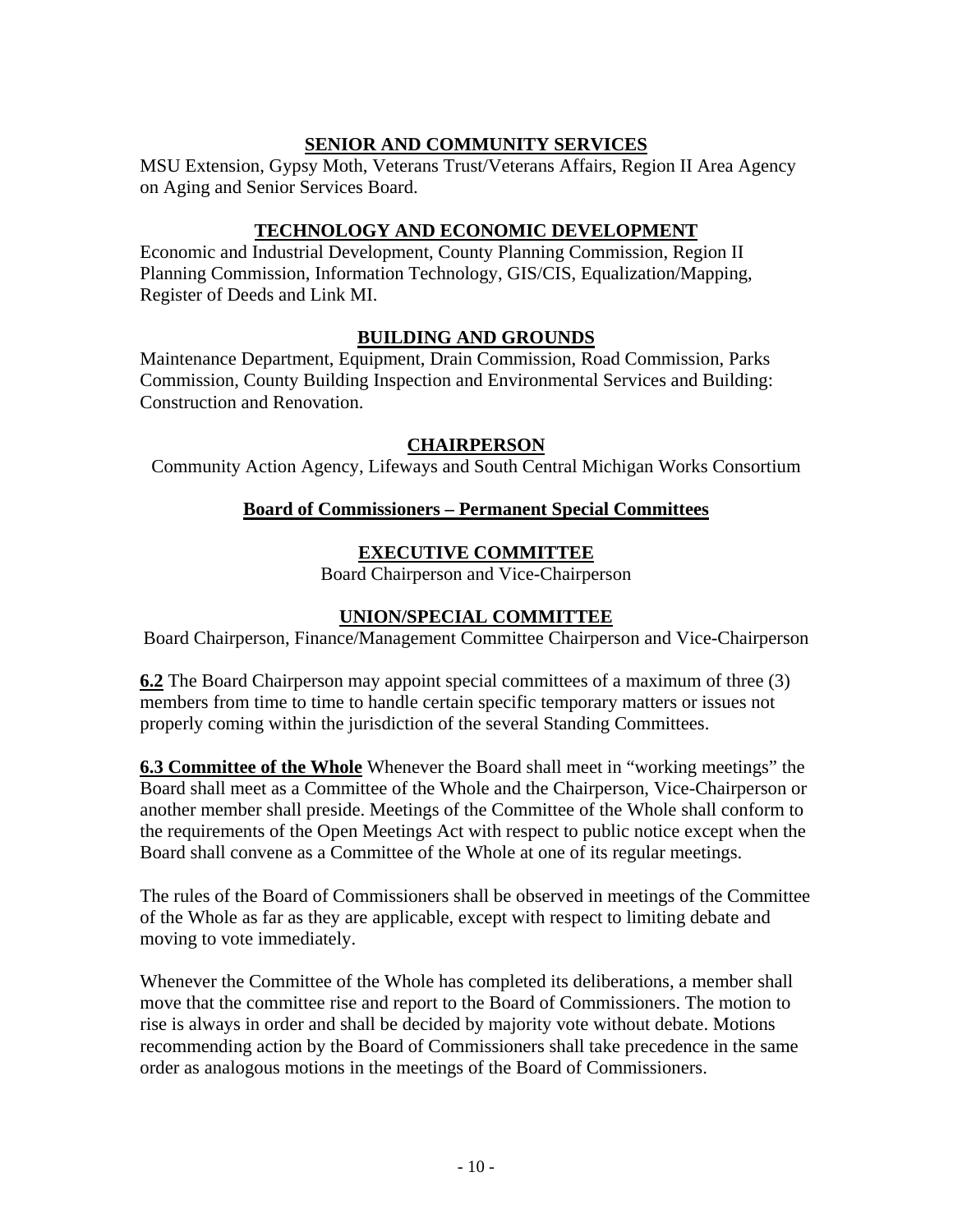**Note:** The Committee of the Whole provides a mechanism for the Board to conduct its working sessions in a somewhat less formal atmosphere. At the same time, these rules provide a set of procedures for the Board to conduct its working sessions with enough structure and decorum to accomplish its work.

**6.4** No official report or release of any information concerning the proceedings of any Committee of the Board shall be given by the Committee Chairperson or any member of his/her Committee to the news media. This shall be done by the Chairperson or in the absence of the Chairperson, the Vice-Chairperson after discussion with the Committee Chairperson. All other information to be released regarding negotiations will be released by the Board's Legal Counsel.